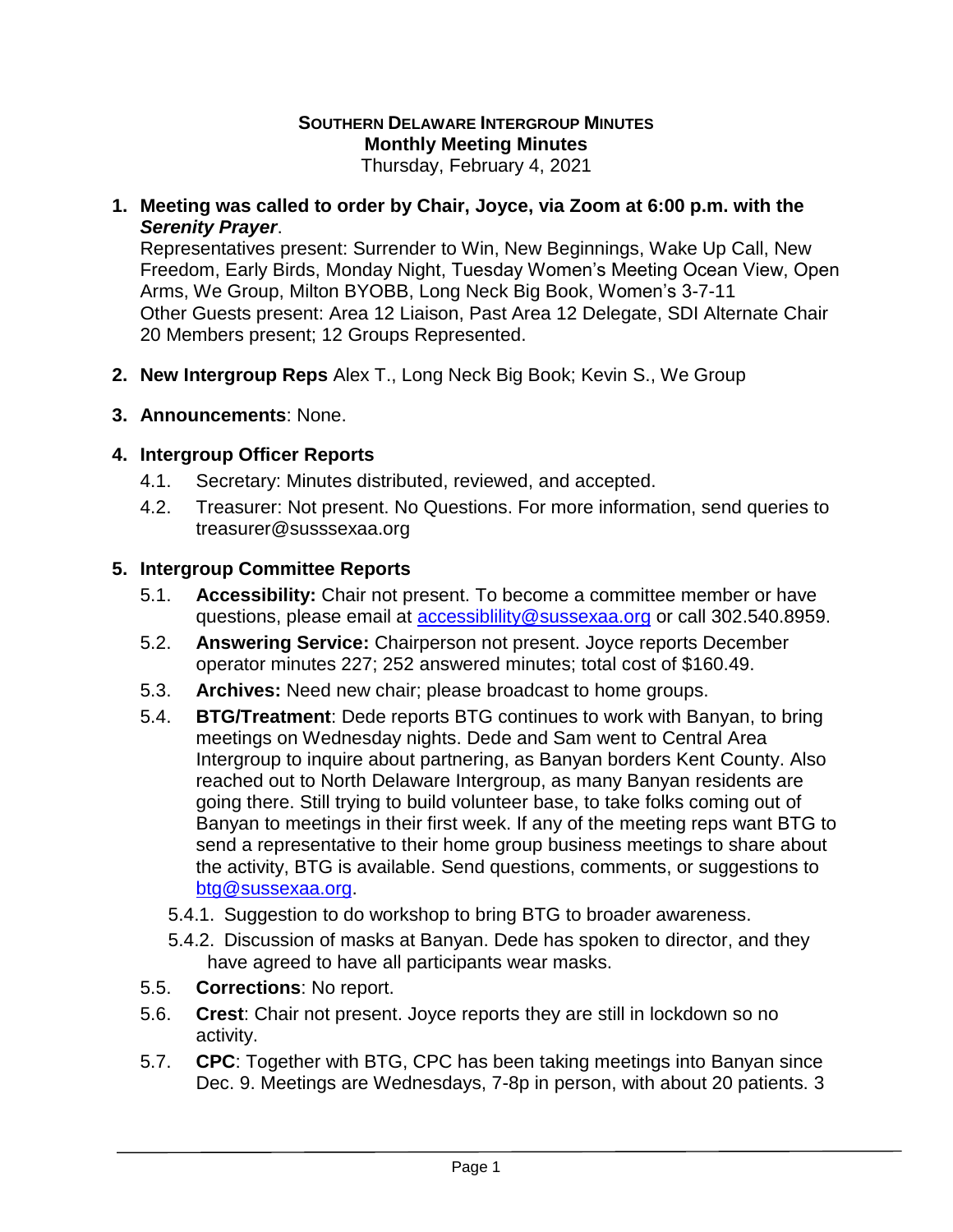home groups have signed up for February, Mark, April. Questions or comments: cpc@sussexaa.org.

- 5.7.1. Other CPC events: Will hold virtual meeting with Banyan and BTG soon, with audience of case workers, to formalize who we are and make clear AA's basic tenets, expectations, etc.
- 5.7.2. Attended Central DE Intergroup and invited them to host meetings also.
- 5.7.3. Question concerning outreach to lawyers with EAP Program. Paul reports they have not heard from them.
- 5.8. **Liaison Area 12**: This month's activities can be found at Delawareaa.org, on calendar published there. Highlights: Special Area Gathering (February 13, 9:30 am – 11:30 am) will preview the Conference Literature Committee's agenda. All AA members are welcome; GSRs and DCMs should plan to attend. February 20, Area 12 Assembly (session 1: 9:30 am – 11:30 am; session 2: 1 pm – 2 pm), for GSRs (and/or their alternates) and DCMs (and/or their alternates. Only GSRs and DCMS present have a vote, but *all members are welcome to attend, and can speak*. Under International activities, note NERAASA (Northeast Regional AA Service Assembly will convene (will be virtual in 2021). Visit [www.neraasa.org/register](http://www.neraasa.org/register) for online registration.
	- 5.8.1. **Question**: Does Area 12 have a CPC chair? Currently vacant, looking for candidates.
- 5.9. **Literature**: Leslie has stepped down though present for report and underscores need for new lit. chair. Joyce calls for advocacy campaign to identify a candidate for this key position, who is responsible for monitoring inventory, answering questions and calls. Leslie conveys need a volunteer with climate control space to take over possession of inventory. Joyce expressed general appreciation for Leslie's hard work. For all requests, contact [literature@sussexaa.org.](mailto:literature@sussexaa.org.)
- 5.10. **PI**: Working on master spreadsheet of all locations for brochures but need members to be vigilant for needs at existing sites. No email address for this group yet but will ask folks to make suggestions of locations for drop off as soon as that is possible.
- 5.11. **Special Events**: John, outgoing chair, introduces new chair, Eamon. He reports on September 18 Bash at the Beach, noting the event will go forward and a deposit has been made on venue. Tickets will be sold online. More details to follow. On separate note, venue for Gratitude Breakfast is not presently available and when it does open, it will be much more limited in capacity than in the past. Joyce makes proposal that in '22, event should be offered free of charge, given significant money already collected for cancelled breakfast in '20.
- 5.12. **Website/Where & When**: Chairperson not present. Viv reports website is running and asks group to send relevant information to [support@sussexaa.org.](mailto:support@sussexaa.org) Need specially to keep list of meetings current and accurate, and noted some meetings listed appear to be defunct.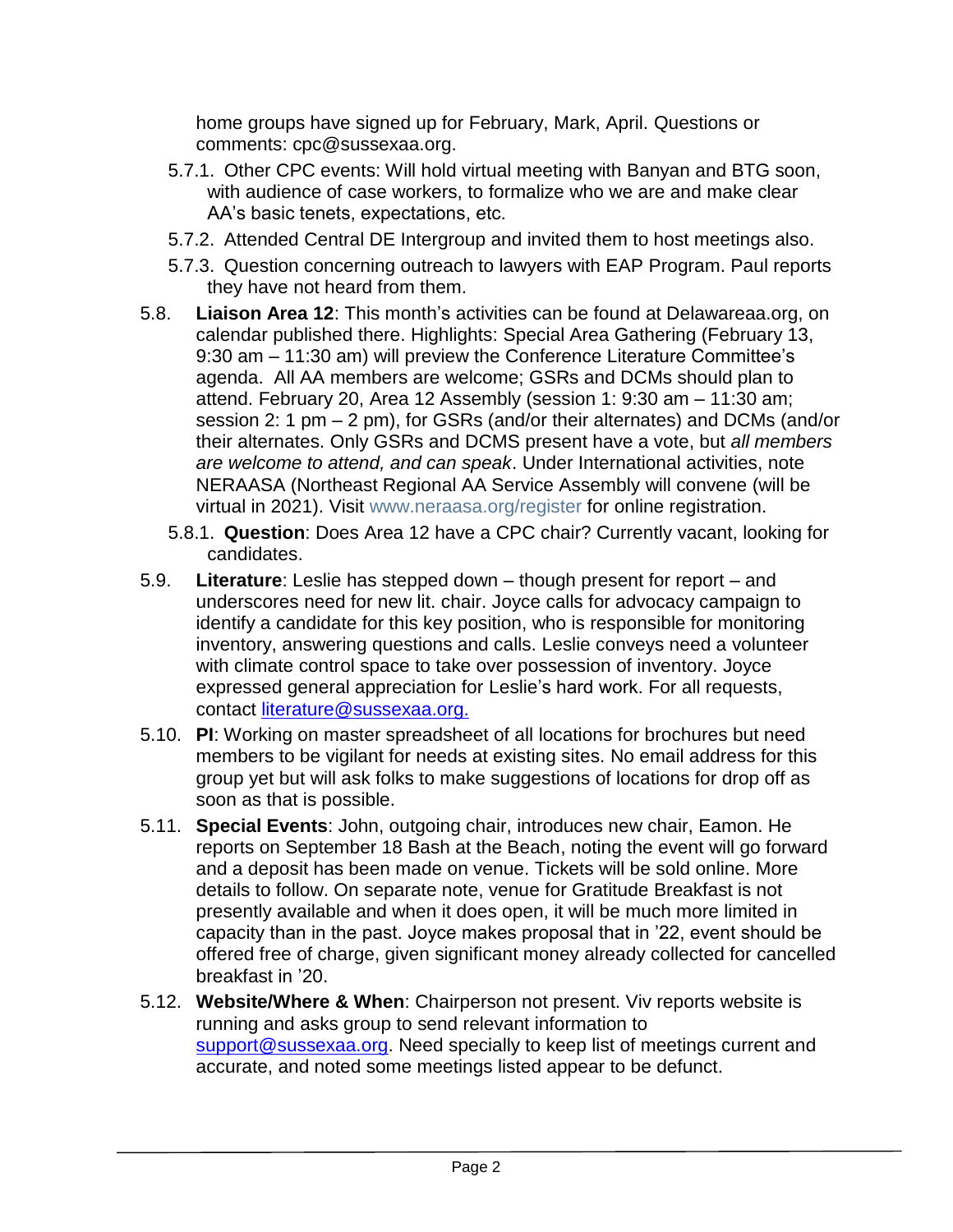- **6. Old Business**: Joyce reports that \$500 is proposed contribution to GSO, which put out a plea for contributions. Joyce asks members to bring this proposal to homegroups for discussion.
- **7. New Business**: None.
- **8. Close**: Joyce thanks two outgoing chairs, Leslie, and John, again for their service. Meeting Adjourned at 6:45 p.m. with recital of *Responsibility Declaration.*

Next Scheduled Meeting: **Thursday, March 4, 2021 at 6 p.m.**

Minutes respectfully submitted by Allison R., SDI Secretary

Southern Delaware Intergroup of Alcoholics Anonymous P. O. Box 1080, Millsboro, DE 19966 www.sussexaa.org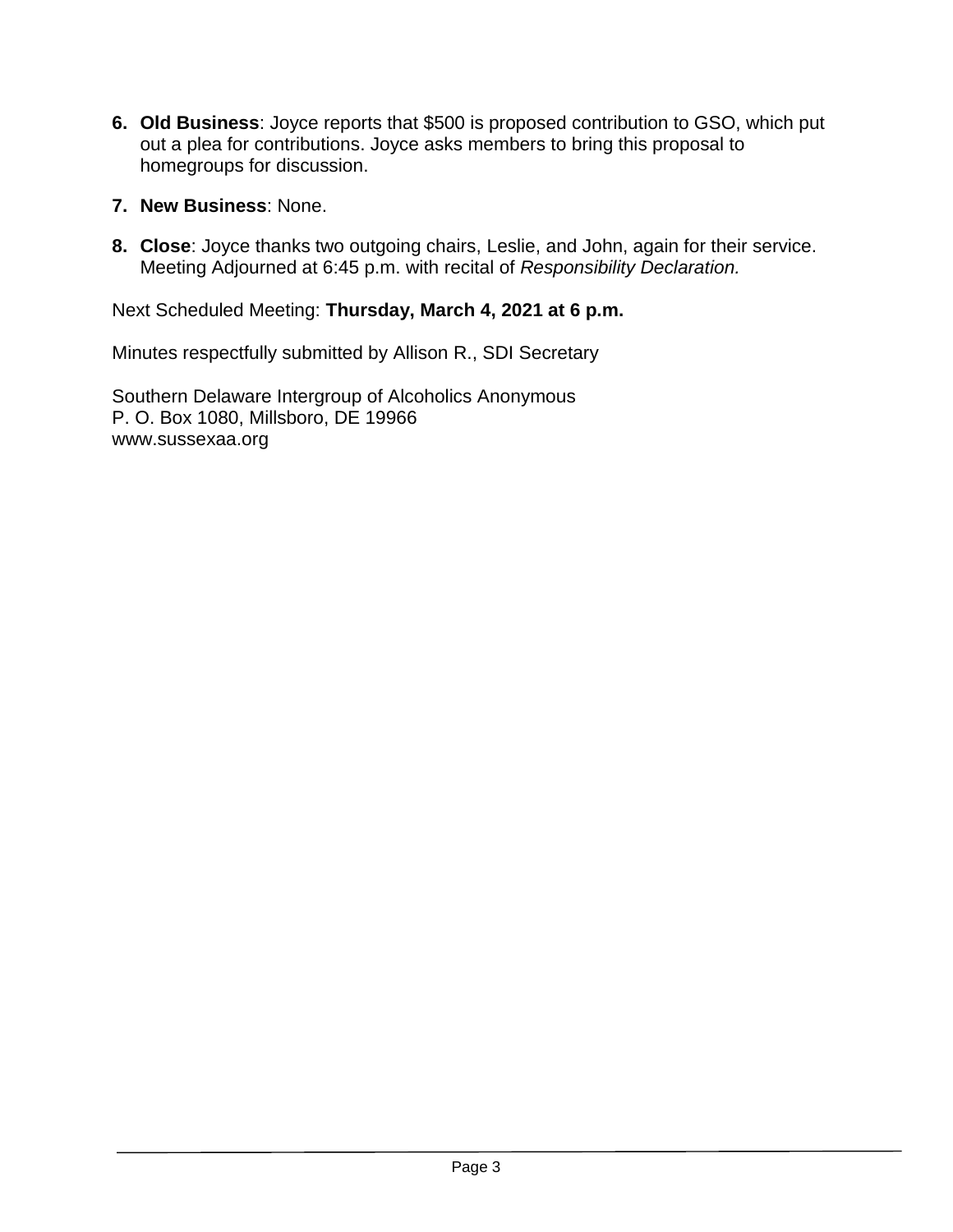## **Southern Delaware Intergroup (SDI) of Alcoholics Anonymous Website/Tech/Where & When Committee Report (February 2021)**

- **1. The Committee did not meet in February.** Written update follows
- **2. Statistics.** On Jan 12, installed and customized Matomo Analytics which just about does everything Google Analytics does without the privacy invasion. Unlike Google Analytics, the data captured is on our servers, not theirs. Privacy is a big deal for this company. You can read up on this tool here: https://matomo.org. Statistics below are for the partial month.

|                      | <b>Unique</b> |       |                                    |
|----------------------|---------------|-------|------------------------------------|
| Month                |               |       | Visitors   # of Visits   Pageviews |
| January 12 - 31 2021 | 1.429         | 3,885 | 10,876                             |

3. **Meetings.** There are **138 published meetings** in the database. Changes made this month include updating meeting time for Friday Night Ladies Happy Hour, updating online info for three meetings (Shore Serenity, Uncut Group & Seaside Discussion Sunday), and splitting Fenwick Island Beginners into two meetings (one stays online and added new meeting at St Ann's in Bethany.

There are four (4) status categories of meetings.

- 1. **Online**. There are **51 published online meetings**. These meetings are all marked with a **green online meeting** tag with clickable meeting links and phone numbers. These meetings can be easily found with a link provided on the meeting page, as well as in the menu bar.
- 2. **Suspended.** There are a total of **43 meetings that have been marked temporarily suspended**. These meetings all have SUSPENDED with the prefix in the name and are marked with a **red temporary closure** tag with the color is faded out.
- 3. **Reopened or indoor that we know of.** We have been notified of a total of **27** meetings that are meeting inside**.**
- 4. **Unknown.** The **remaining 17 meetings** may be meeting indoors, online or suspended, but we have not been notified.
- 4. **Email.** support@sussexaa.org fielded 100 emails in January. The bulk of emails were divided between changes to meetings and newcomers seeking help.
- **5. Website**.
	- **Privacy Policy**. Updated our Privacy Policy page, which can be viewed here: https://sussexaa.org/privacy-policy. Added an option on this page to opt out of Matomo, but I'm not sure why that is necessary since this platform anonymizes all IP addresses.
- 6. **February News**. Will post articles from BTG and CPC with an introductory statement on service (also call out for volunteer chairs for Archives and Literature).